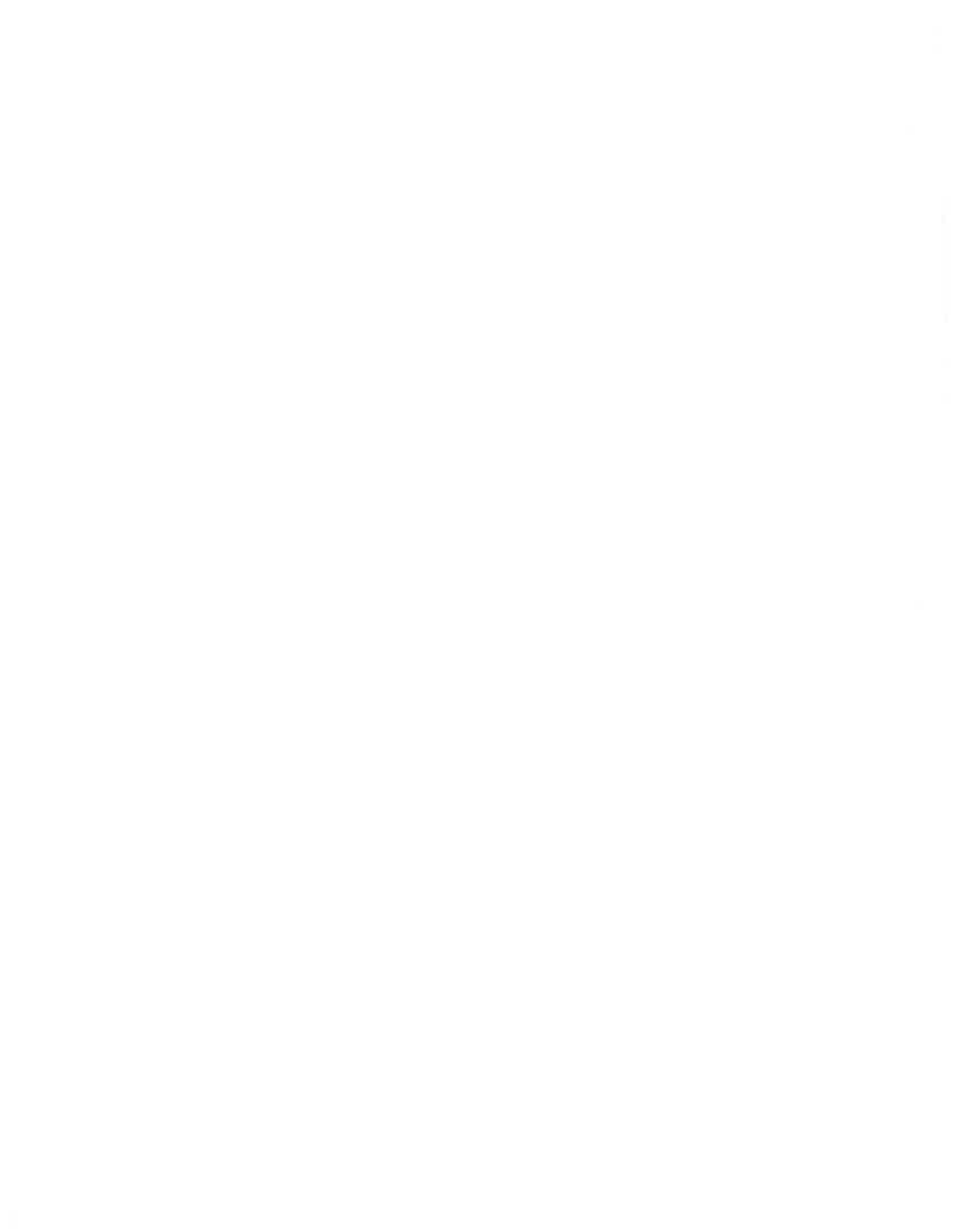### CODIFIED ORDINANCES OF CLAYTON

#### PART SEVEN - BUSINESS REGULATION CODE

#### CHAPTER 721 Vendors, Peddlers and Solicitors

- 721.01 Definitions.
- 721. 02 Itinerant vendor; license fee.
- 721.03 Peddlers by hand.
- 721. 04 Peddlers from hand-drawn vehicles.
- 721.05 Peddlers from other vehicles.
- 721.06 Solicitor; license fee.
- 721. 07 Exceptions; when license
- not required. 721.99 Penalty.

#### CROSS REFERENCES

Power to inspect food products - see Ohio R.C. 715.46 Power to regulate - see Ohio R.C. 715.61 et seq. Home solicitation sales - see Ohio R.C. 1345.21 et seq. Charitable solicitations - see Ohio R. C. Ch. 1716 Frozen desserts - see Ohio R.C. 3717.51 et seq. Littering - see GEN. OFF. 521.08 Adulterated food - see GEN. OFF. 537. 13 Trespassing - see GEN. OFF. 541.05

#### 721.01 DEFINITIONS.

For purposes of this chapter the following words and phrases shall have the following meanings ascribed to them respectively.<br>(a) "Itinerant vendor" includ

- "Itinerant vendor" includes any person, natural or artificial, who engages in or conducts a temporary or transient business of selling goods, wares, and merchandise within the Municipality with the mtention of continuing in such business in any one location for a period of not more than four months and who for the purpose of carrying on such business hires, leases, or occupies in whole or in part any room, building, or structure for the exhibition and sale of such goods, wares, and merchandise. The term does not apply to hawkers or peddlers; to vendors engaged in the sale of food or food products for human consumption; to commercial travelers or selling agents when making sales in the usual course of business; or to salesmen who sell by sample for future delivery.
- (b) "Peddler" means one who sells tangible commodities from house to house, store to store, or on the streets or in any public place; his sales are not made from one established spot excepting where they are made in a street or other public place and he makes delivery at the time of the sale. Whether or not he collects at the same time is immaterial.

3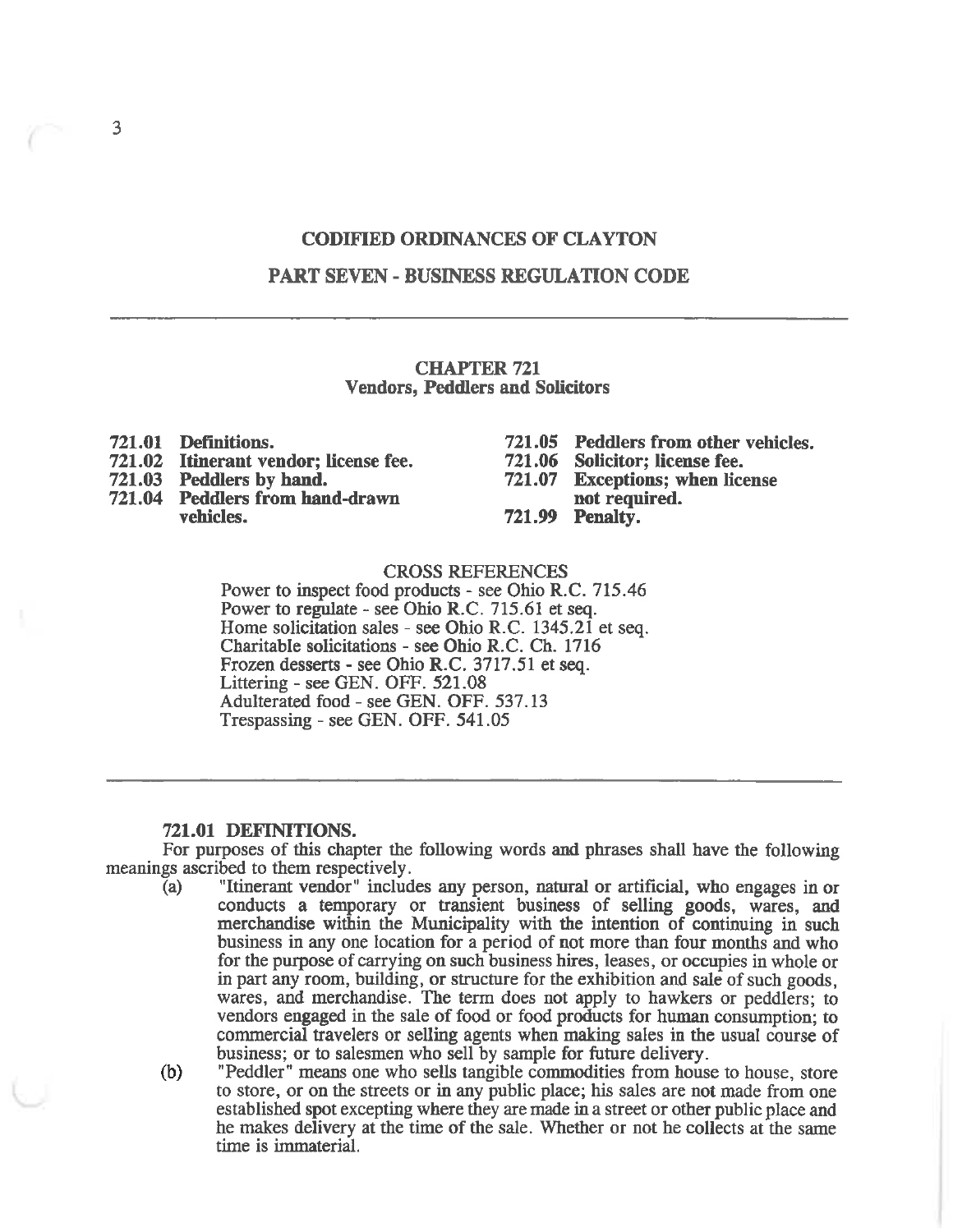"Solicitor" means any person who travels by any means from place to place, taking  $(c)$ or attempting to take orders for sale of goods to be delivered in the future or for services to be performed in the future.  $(1979 \text{ Code } 112.01)$ 

# 721.02 ITINERANT VENDOR; LICENSE FEE.

Every itinerant vendor shall obtain a license before engaging in business, and shall pay therefor a fee of five dollars (\$5.00) for each week that such business is carried on. This license shall terminate automatically with the last day for which a sum shall have been paid.  $(1979 \text{ Code } 112.02)$ 

### 721.03 PEDDLERS BY HAND.

Every peddler selling goods of any kind carried by hand shall obtain a license before engaging in business and shall pay therefor a fee of twenty-five dollars (\$25.00) per year.  $(1\bar{9}7\bar{9}$  Code 112.03)

# 721.04 PEDDLERS FROM HAND-DRAWN VEHICLES.

Every peddler selling fruits, vegetables, or goods of any kind from vehicles drawn by hand shall obtain a license before engaging in business and shall pay therefor a fee of ten dollars(\$10.00) per year for each vehicle used for such purpose.  $(1979 \text{ Code } 112.04)$ 

# 721.05 PEDDLERS FROM OTHER VEHICLES.

Every peddler selling fruits, vegetables, or goods of every kind from vehicles drawn by means other than hand, shall obtain a license before engaging in business and shall pay therefor a fee of twenty-five dollars (\$25.00) per year for each vehicle used for such purpose. (1979 Code 112.05)

### 721.06 SOLICITOR; LICENSE FEE.

Every solicitor shall obtain a license before engaging in business and shall pay therefor a fee of twenty-five dollars (\$25.00) per year.  $(1979 \text{ Code } 112.06)$ 

# 721.07 EXCEPTIONS; WHEN LICENSE NOT REQUIRED.

The provisions of this chapter shall not apply to an owner of any product of his own raising or to the manufacturer of any article manufactured by him, who by himself or his agent, peddles or vends any such article or product; nor shall the same apply to any person who by State or federal law or constitutional provision, has been exempted from obtaining such license; nor to any sale under order of court or at a bona fide auction; nor to any sale at wholesale to a retail dealer. (1979 Code 112.07)

#### 721.99 PENALTY.

Whoever violates any provision of this chapter is guilty of a minor misdemeanor.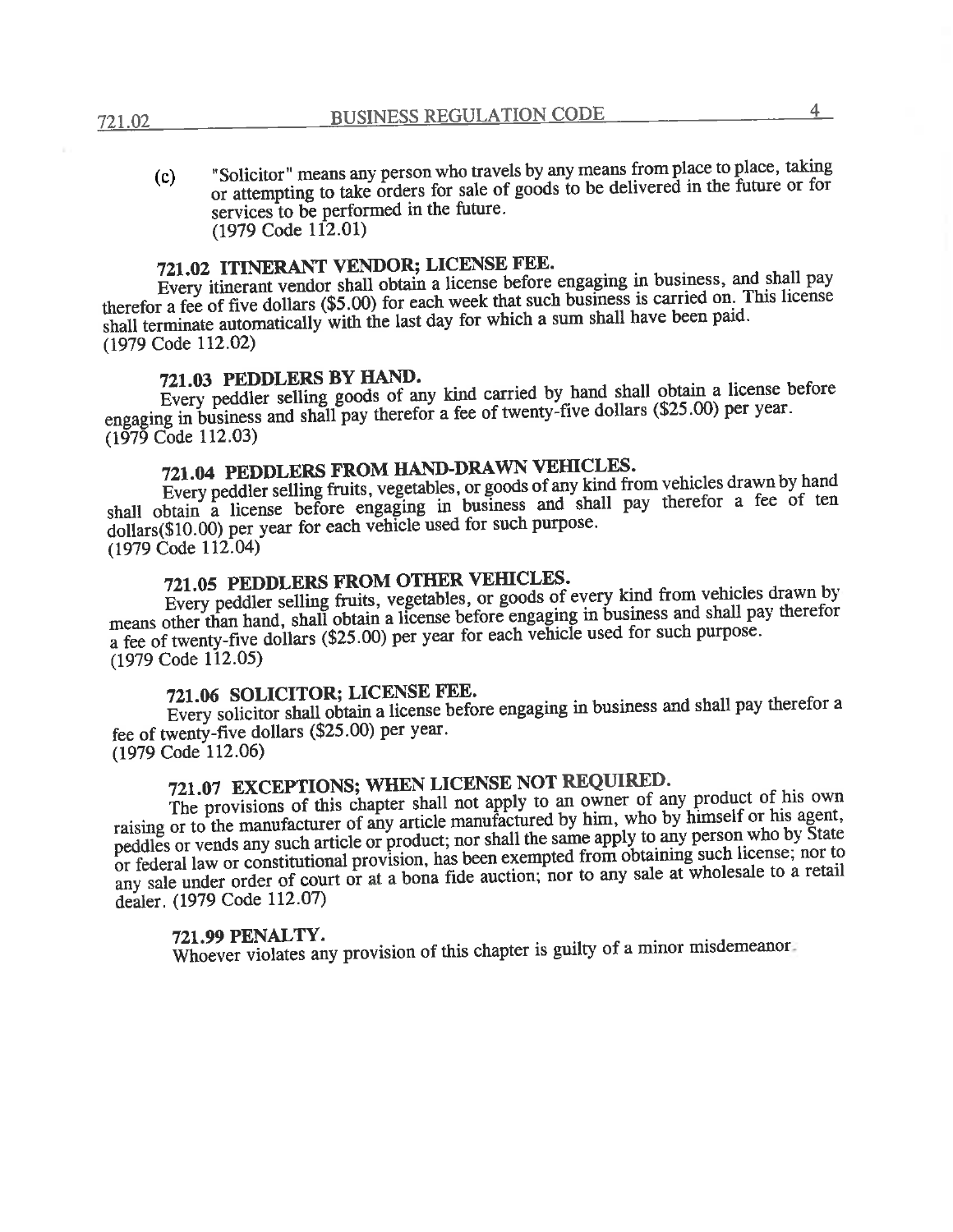#### CHAPTER 723 Unsolicited Written Materials

723.01 Definitions. 723.02 Requirements. 723. 03 No solicitors posting. 723. 04 Evidence.

723.05 Post office exception. 723. 06 Severability. 723.99 Penalty.

#### 723. 01 DEFINITIONS.

As used in this chapter:

- (a) Front door: means the street-facing entrance(s) to a principal structure. no door faces the street, then any other door of a principal structure nearest the street shall be considered a front door for purposes of this section.
- (b) Person: means any person, firm, corporation, limited liability company, association, club, society or other organization.
- (c) Porch: means an exterior appendage to a principal structure leading to a doonvay, including any stairway attached thereto.
- (d) Premises: means a lot, plot, or parcel of land including any structures, driveways, or other impervious surfaces thereon.
- (e) Principal structure: means a structure, or combination of structures of primary importance on the premises, and that contains the primary use associated with the mportance on the premises, and that contains the primary use associated with the<br>premises. The primary use is characterized by identifying the main activity taking<br>place on the premises.<br>Insolicited written materials: mean
- place on the premises.<br>(f) Unsolicited written materials: means any written materials delivered to any premises without the express invitation or permission, in writing or otherwise, by the owner, occupant, or lessee of such premises. (Ord. 0-10-18-22. Passed 10-18-18.)

723.02 REQUIREMENTS.<br>No Person shall deliver, place, or distribute unsolicited written materials to any premises other than in the following locations and manners: (1) On a porch, if one exists, nearest the front door; or (2) So that such materials are securely attached to the front door; or (3) Through a mail slot on the front door or principal structure, if one exists, as permitted by the United States Postal Service Domestic Mail Manual, Section 508 Recipient Services, Subsection 3.1.2; or (4) Between the exterior front door, if one exists and is unlocked, and the interior front door; or (5) Where permitted, in a distribution box located on or adjacent to the premises; or (6) Securely attached to a hook or within some other receptacle used for the delivery of non-U.S. Mail packages or materials, attached to the mailbox post for the premises, if it exists; or (7) Personally to the owner, occupant, and/or lessee of the premises. (Ord. 0-10-18-22. Passed 10-18-18.)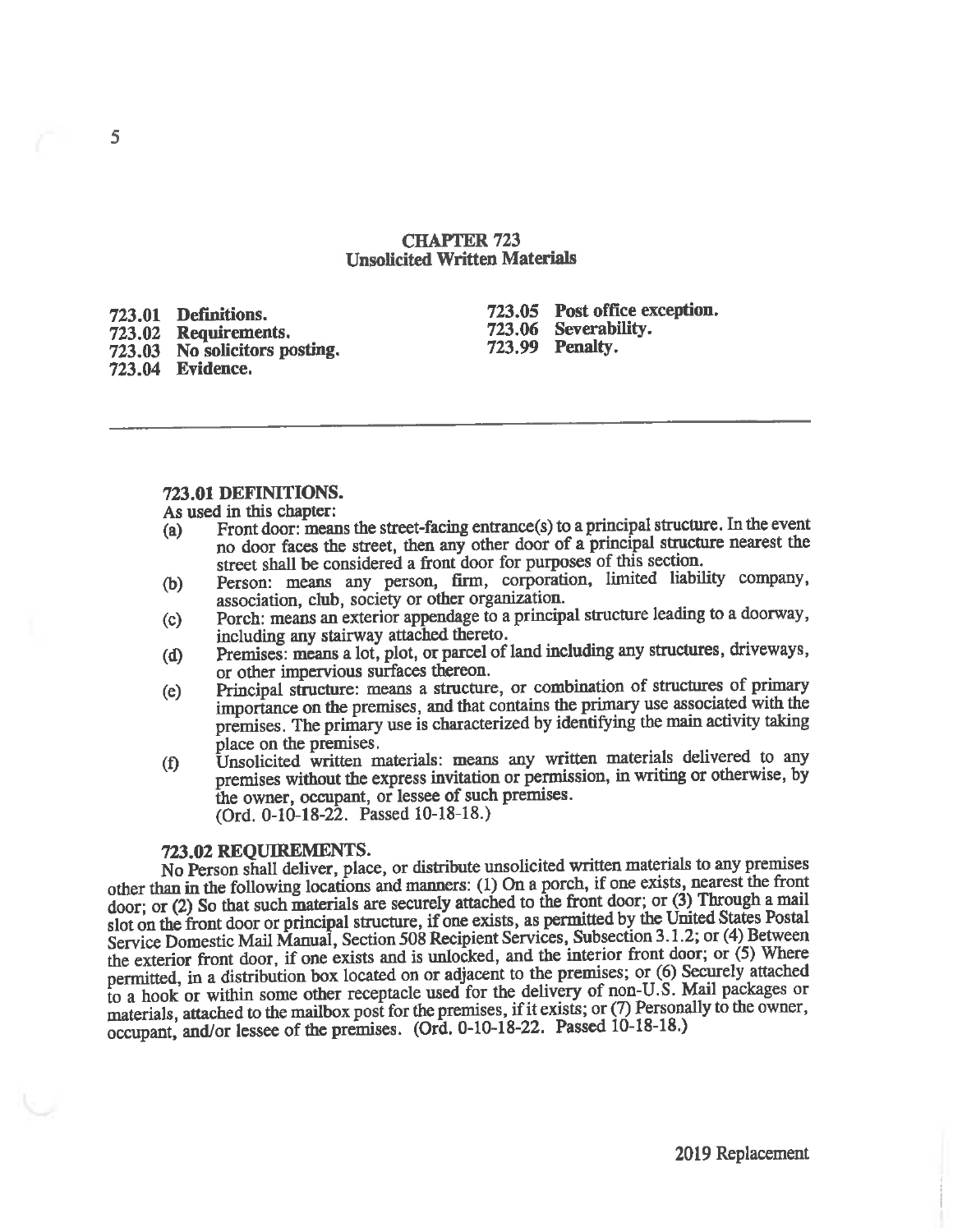#### 723. 03 NO SOLICITORS POSTING.

Notwithstanding Section 723.02(b), an owner, lessee, or occupant maintains the right to restrict entry to his or her premises. Where the owner, lessee, occupant, or person legally in charge of the premises has posted, at the entry to the premises, or at the entry to the principal building on the premises, a sign bearing the words "No Solicitors" or words of similar import, no person shall cause to be delivered, placed, or distributed unsolicited written materials'to said premises. (Ord. 0-10-18-22. Passed 10-18-18.)

#### 723. 04 EVTOENCE.

Timestamped photographic evidence of unsolicited written materials located upon a premises, other than as permitted pursuant to Section 723.02(b), creates a rebuttable presumption that the materials were placed at the premises by the owner, officer, agent (including but not limited to an independent contractor), or employee of the business, product, good, service, or message which is being advertised, promoted, endorsed, or conveyed in such materials. Where the materials are delivered as a package and relate to multiple businesses, products, goods, services, or messages, the presumption shall apply to the identified distributor of the package of materials, if any. Violation of this Chapter is a strict liability offense and the prosecution of an offense under this section is relieved from proof of any other culpable mental state as defined in Section 501.08 of the Clayton Codified Ordinances. (Ord. 0-10-18-22. Passed 10-18-18.)

#### 723. 05 POST OFFICE EXCEPTION.

The provisions of this section do not apply to the United States Postal Service. (Ord. 0-10-18-22. Passed 10-18-18.)

#### 723. 06 SEVERABILITY.

If any provision, clause, sentence, or paragraph of this section or the application thereof to any person or circumstances shall be held invalid, that invalidation shall not affect the other provisions of this section which can be given effect without the invalid provision or application, and to this end, the provisions of this section are declared to be severable. (Ord. 0-10-18-22. Passed 10-18-18.)

#### 723.99 PENALTY.

Whoever violates any of the provisions of this section is guilty of a minor misdemeanor on a first offense. Any subsequent offense shall be charged as a fourth degree misdemeanor if the defendant has previously been convicted of violating any of the provisions of this section. A separate offense shall be deemed committed each day during or on which a violation or noncompliance occurs or continues. The penalty shall be as provided in Section 501.99 of the Clayton Codified Ordinances. (Ord. 0-10-18-22. Passed 10-18-18.)

6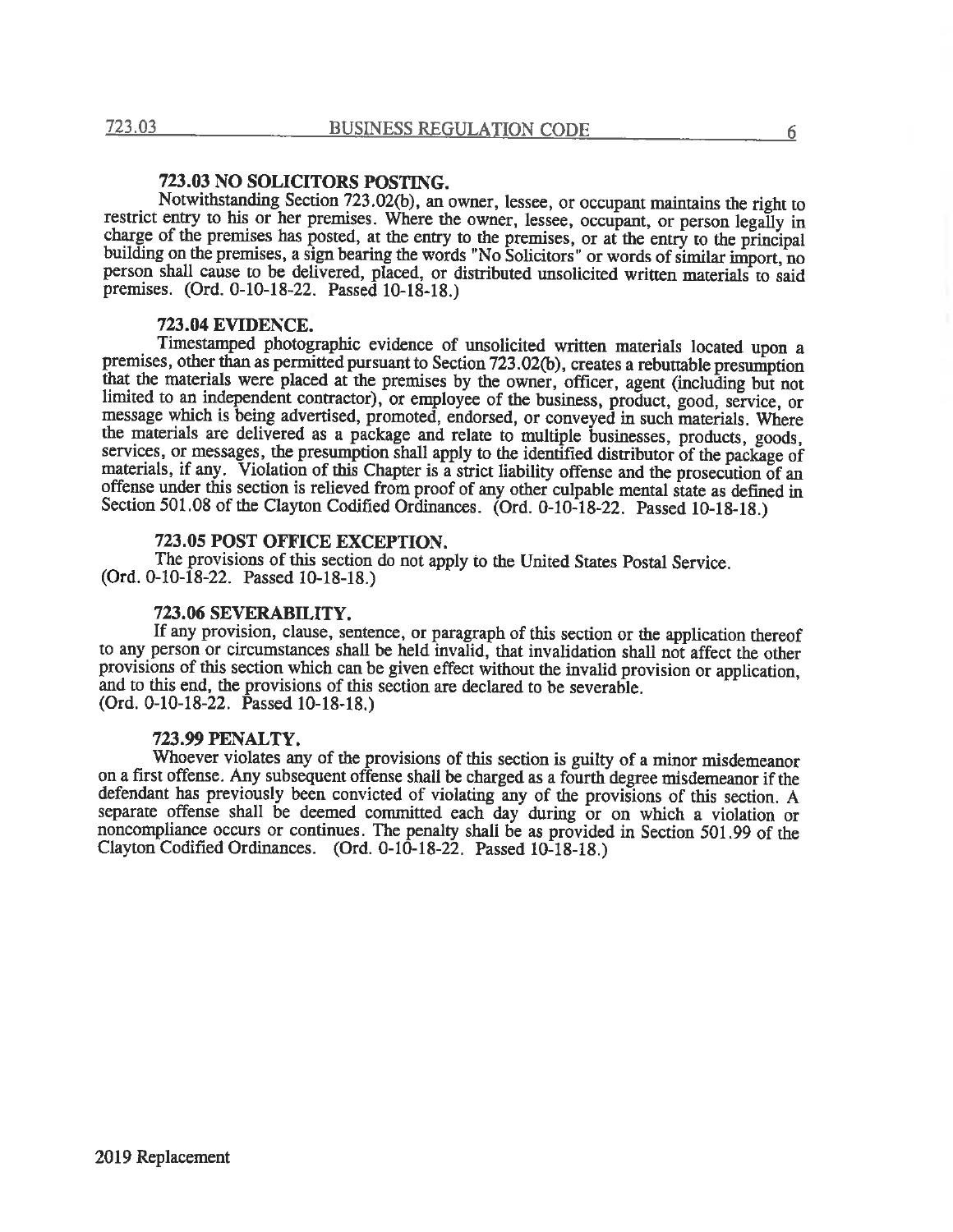#### CHAPTER 729 Outdoor Public Entertainment Activity

729.01 Definitions.

 $\overline{7}$ 

729.99 Penalty.

729.02 Registration required by sponsoring agency and operator.

#### CROSS REFERENCES

Power to regulate - see Ohio R.C. 715.48, 715.63, 3765.02 State licensing of portable amusement devices - see Ohio R.C.  $1711.11(H)$ County license for public shows - see Ohio R.C. Ch. 3765

#### 729.01 DEFINITIONS.

Unless otherwise expressly stated in this chapter, the following terms shall have the meanings provided in this section.<br>(a) "Operator" means

- "Operator" means the person, firm, partnership, corporation, club, society, or other legal entity that operates or supervises any outdoor public entertainment activity or constructs structures incident to outdoor public entertainment.
- (b) "Outdoor public entertainment" means any carnival, fair, festival or similar enterprise which offers to the public, for a fee, any one or combination of: amusement rides; games of chance for which prizes may be awarded; sales of food or beverages; exposition of or offer for sale of goods; entertainment performance or series of performances; or musical concert.
- (c) "Sponsoring agency" means the person, firm, partnership, corporation, club, society or other legal entity that organizes, funds, promotes or sponsors any outdoor public entertainment.

#### 729.02 REGISTRATION REQUIRED BY SPONSORING AGENCT AND OPERATOR.

(a) No sponsoring agency other than the City shall conduct or operate or allow to be conducted or operated any outdoor public entertainment within the City without prior approved registration with the City Manager.